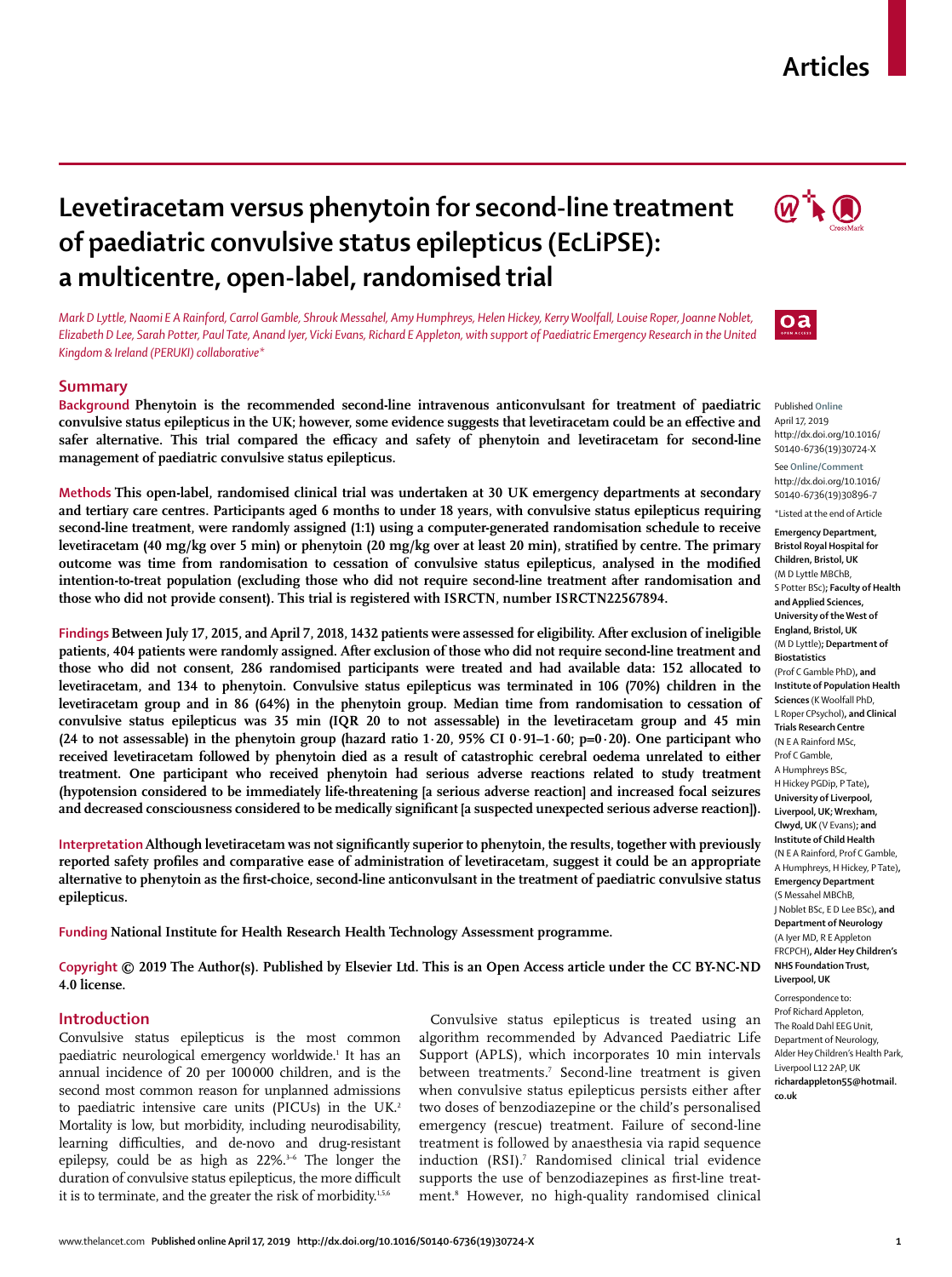## **Research in context**

## **Evidence before this study**

We searched Embase and MEDLINE with no language or date restrictions on Jan 1, 2013, using the search strategy of the Cochrane Epilepsy Group publications that described use of intravenous levetiracetam and phenytoin as a first-line or secondline antiepileptic drug or anticonvulsant in the management of status epilepticus, convulsive status epilepticus, and serial seizures in children and adults. There are few randomised clinical trial data for the second-line anticonvulsant treatment of paediatric convulsive status epilepticus. Most published evidence for both phenytoin (the current recommended first-choice, second-line anticonvulsant outside the USA) and levetiracetam is anecdotal, retrospective,or both, and predominantly based on studies in adults. Observational data suggest that levetiracetam is more effective than phenytoin. Two small randomised clinical trials undertaken predominantly in adults and a recent paediatric randomised clinical trial, using a range of methodologies and outcomes, found no significant difference between phenytoin and levetiracetam in the rate of cessation of convulsive status epilepticus or recurrence of convulsive status epilepticus within 24 h.

## **Added value of this study**

This is an adequately powered randomised clinical trial that directly compares anticonvulsants for second-line treatment of

trial evidence exists to support any second-line treatment.9

The currently recommended second-line treatment for convulsive status epilepticus is intravenous phenytoin in the UK and Europe (fosphenytoin in the USA), based on predominantly non-randomised clinical trial data; reported cessation rates vary widely between 50% and 96%.10,11 Safety concerns are widely reported, particularly cardiovascular disturbance (hypotension and fatal arrhythmias) and Stevens-Johnson syndrome.<sup>12-14</sup> Levetiracetam has been reported to be effective and well tolerated in the management of serial seizures and convulsive status epilepticus, also based on predominantly retrospective and observational trial data, with reported rates of convulsive status epilepticus cessation between 44% and 94%.9,11,15-17 Adverse reactions with levetiracetam seem to be less frequent and less severe than with phenytoin.<sup>18</sup> Levetiracetam is administered more rapidly (5–10 min) than phenytoin (a minimum of 20 min), suggesting that more rapid termination of convulsive status epilepticus could be possible with levetiracetam. However, findings of existing studies of second-line treatments cannot be generalised because of methodological issues, including small sample sizes and heterogeneity of primary outcomes. Management of convulsive status epilepticus was therefore identified as one of five priority areas for research by the UK National Institute for Health and Care Excellence in its epilepsy guideline published in 2012.19

For the **trial protocol** see [https://www.journalslibrary.nihr.](https://www.journalslibrary.nihr.ac.uk/programmes/hta/12127134/#) [ac.uk/programmes/](https://www.journalslibrary.nihr.ac.uk/programmes/hta/12127134/#) [hta/12127134/#](https://www.journalslibrary.nihr.ac.uk/programmes/hta/12127134/#) paediatric convulsive status epilepticus in an emergency setting. It is also the first randomised clinical trial to compare the efficacy and safety of levetiracetam and phenytoin in this paediatric neurological emergency. We found no significant differences between the two anticonvulsants in any primary or secondary outcomes, including time to seizure cessation and need for additional anticonvulsants. The safety profile was similar between treatments, by contrast with existing observational evidence that phenytoin has a worse safety profile.

# **Implications of all the available evidence**

Our results suggest that levetiracetam could be considered as an alternative treatment to phenytoin for second-line management of paediatric convulsive status epilepticus. Possible benefits of levetiracetam over phenytoin include its ease of preparation and administration, minimal interaction with antiepilepsy and other drugs, and easy conversion to oral maintenance therapy. Further randomised clinical trial and meta-analysis data could help to confirm our results and might lead to levetiracetam being the preferred second-line anticonvulsant in children with benzodiazepine-resistant convulsive status epilepticus.

The Emergency treatment with Levetiracetam or Phenytoin in convulsive Status Epilepticus in children (EcLiPSE) trial aimed to determine whether intravenous levetiracetam or intravenous phenytoin is the more effective and safer second-line anticonvulsant for emergency management of paediatric convulsive status epilepticus.

# **Methods**

## **Study design**

We did an open-label randomised clinical trial at 30 UK emergency departments, all of which are members of Paediatric Emergency Research in the United Kingdom & Ireland (PERUKI).<sup>20</sup> These emergency departments were secondary care (district general hospitals) and tertiary care centres.

Ethical approval was gained from the National Research Ethics Service, Liverpool Central, on March 3, 2016; all participating centres were granted permission from the UK National Health Service before commencing recruitment.

The [trial protocol](https://www.journalslibrary.nihr.ac.uk/programmes/hta/12127134/#) has been published $21$  and is also available in full online.

## **Participants**

Children of either sex, aged 6 months to under 18 years, presenting with convulsive status epilepticus (generalised tonic-clonic, generalised clonic, or focal clonic seizure)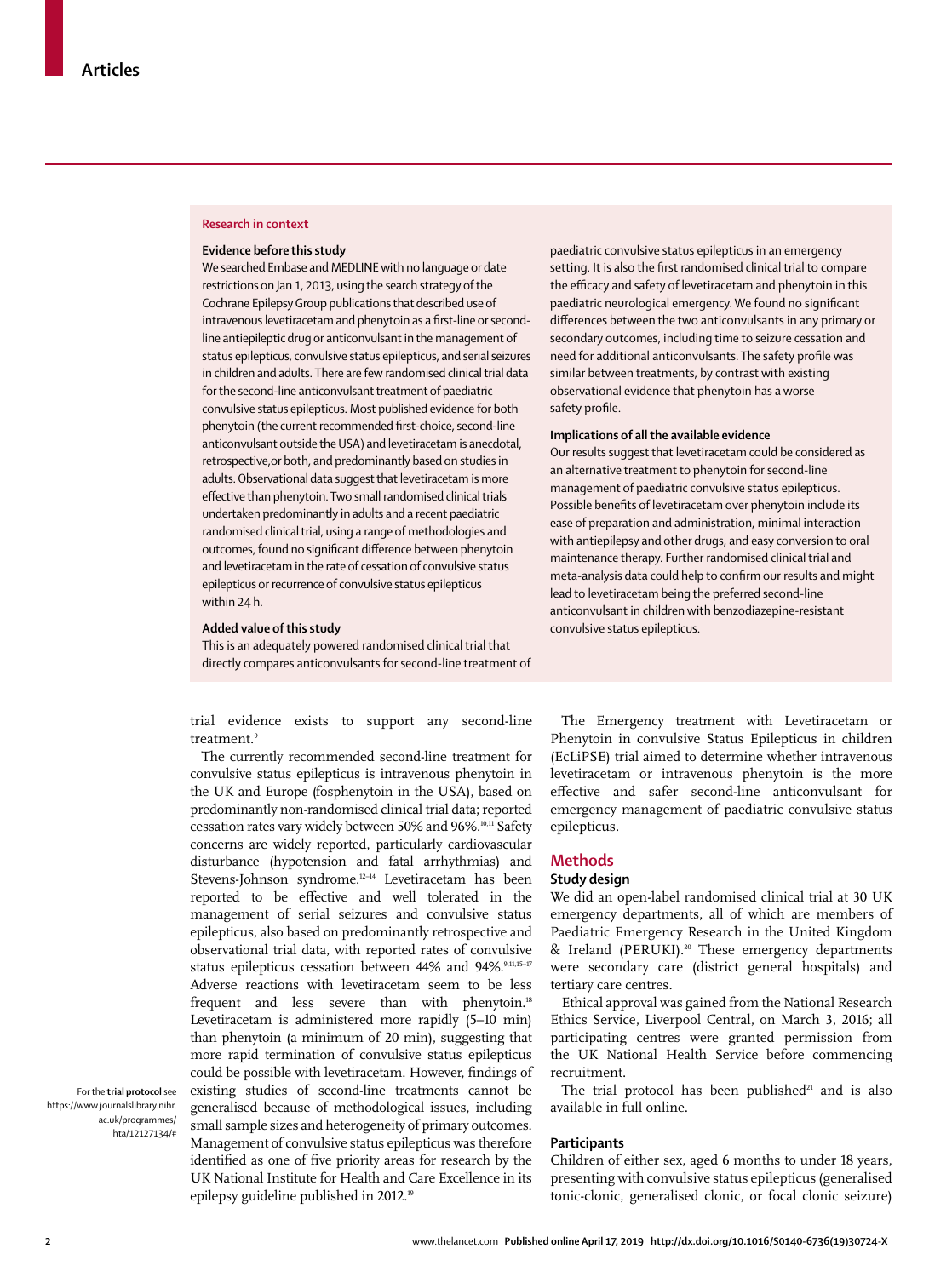that required second-line treatment were eligible for inclusion. Patients were ineligible if they presented with absence, myoclonic, or non-convulsive status epilepticus, or infantile spasms; were known or suspected to be pregnant; had a contraindication or allergy to levetiracetam or phenytoin; had established renal failure; had received a second-line anticonvulsant during the presenting episode of convulsive status epilepticus, before screening; or were known to have been previously enrolled in the EcLiPSE trial.

We used research without prior consent (also known as deferred consent) because of the time-crucial management of convulsive status epilepticus, in accordance with regulatory requirements, research without prior consent guidance, and pretrial research.22–24 The process of research without prior consent in EcLiPSE was formally assessed and evaluated in a nested consent study. The primary objective was to assess how well the process of consent was conducted and understood by parents and legal representatives and the medical and nursing staff at each participating site. The nested consent study findings will be published separately.<sup>21</sup> Parents, legal representatives or guardians, and patients were approached once the patient's clinical condition was stable (ideally within 24 h of randomisation and before discharge from hospital), at which point written informed consent was sought to continue data collection and use data already collected.21 When consent was not sought before discharge, participants or parents or legal guardians were contacted within 5 working days of randomisation by a member of the research team, and informed of their involvement and trial details. Participants were sent written information, a consent form, and a covering letter stating that they had 4 weeks from the date of the letter to confirm or decline participation. We used an optout postal approach; the covering letter explained that the participant would be included in the trial if no response was received.

# **Randomisation and masking**

Participants were randomly assigned (1:1) to receive levetiracetam or phenytoin using random variable block sizes of two and four. A computer-generated randomisation schedule was produced by an independent statistician who had no further involvement in the study, stratified by centre. Sites were provided with randomisation packs, which were sequentially numbered, heavy duty, opaque, A4 cardboard envelopes with tamper-proof closure strips to be opened in ascending order. Each envelope contained the random treatment allocation and relevant case report form. Periodic checks ensured sites had the correct number of envelopes, that they were intact, and that the sequential numbering system was maintained.

Treating clinicians opened randomisation envelopes after confirmation of eligibility. This was undertaken after administration of the final first-line treatment to allow sufficient time to prepare and administer the allocated second-line treatment in accordance with the APLS algorithm.7 If convulsive status epilepticus stopped before administration of the allocated treatment, participants were excluded; however, these participants could be subsequently included if their seizure restarted and required a second-line treatment while in the emergency department. Emergency department team members were aware of the allocated drug, and the treating emergency clinician determined time of cessation of convulsive status epilepticus based on clinical examination.

Participants, parents, legal representatives and guardians, and clinicians were all informed of allocated treatments. The statistician was not masked to treatment allocation because the database containing the trial data included treatments received. Amendments to the analysis plan were considered and implemented by a masked statistician, which included masked collection and analysis of the data before database lock. Inclusion in the analysis sets was determined without reference to treatments received with independent determination by another statistician.

## **Procedures**

Convulsive status epilepticus was managed according to the APLS algorithm, and both study treatments were given intravenously.7,21 Levetiracetam was administered over 5 min in a dose of 40 mg/kg (maximum dose 2·5 g); phenytoin was administered over a minimum of 20 min in a dose of 20 mg/kg (maximum dose 2 g and with a maximum infusion rate of 1 mg/kg per min). Clinicians treated subsequent ongoing convulsive status epilepticus according to the APLS algorithm.7

Data were recorded on a paper-based case report form by emergency clinicians during the convulsive status epilepticus, including times of randomisation, commencement and completion of infusions, and cessation of convulsive status epilepticus. These key data were collated and highlighted on the first page of the case report form to ensure data accuracy. Additional information included participant demographics, type of convulsive status epilepticus, site of trial treatment administration, need for additional anticonvulsants, RSI, and adverse events. After consent, information was collected on pre-existing epilepsy diagnosis, oral maintenance antiepilepsy drugs, neurological comorbidities, concomitant medications, aetiology of convulsive status epilepticus, patient location on admission and at 24 h, and further seizure activity within 24 h. Final follow-up was undertaken 14 days after enrolment by chart review (recording discharge, readmission, death, and organ failure), and a brief participant postal questionnaire (assessing current participant health, new medical problems, and new antiepilepsy drugs).

At each site initiation visit, training of the site's medical and nursing staff included a simulated demonstration of the processes of screening,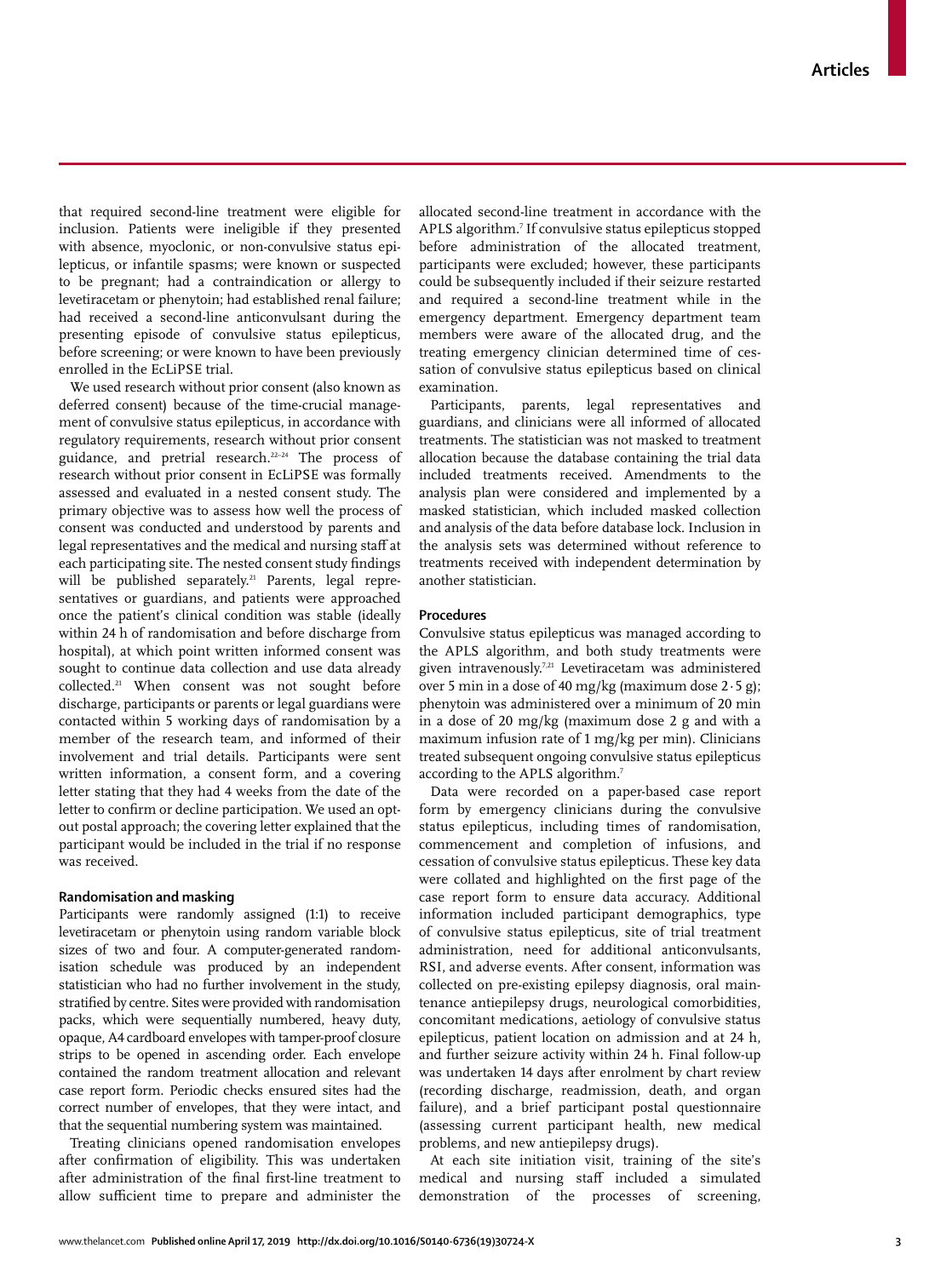

#### *Figure 1:* **Trial profile**

mITT=modified intention-to-treat. \*Reasons included no trial-trained doctor available, loss of or failure to achieve intravenous access, clinical judgment (eg, child too sick), and treatment given before random assignment.

> randomisation, and assessment of the endpoint to ensure a consistent understanding of the primary outcome measure.

## **Outcomes**

The primary outcome was time from randomisation to cessation of all visible signs of convulsive activity, defined as cessation of all continuous rhythmic clonic activity, as judged by the treating clinician.

Secondary outcomes were need for further anticonvulsants to manage the convulsive status epilepticus after administration of the trial treatment; need for RSI because of ongoing convulsive status epilepticus; need for admission to critical care (either a high-dependency unit or a PICU); and serious adverse reactions (including death, Stevens-Johnson syndrome, rash, airway complications, cardiovascular instability, extravasation injury, and extreme agitation, as well as those listed in the summary product characteristic of each treatment).

All adverse events, including serious adverse events, and adverse reactions and their causes were assessed by the principal investigator at each participating site and within the context of each treatment's summary of product characteristics.

# **Statistical analysis**

The sample size was calculated on the basis of existing reported seizure cessation rates for phenytoin and levetiracetam.10,18 140 randomised and consented participants per group, with a total of 183 events (of convulsive status epilepticus cessation) were required for a 0·05 level two-sided log-rank test for equality of survival curves to detect an increase in seizure cessation from 60% to 75% (a constant hazard ratio [HR] of  $0.661$ ] at 80% power. The sample size was increased to 308 to allow for 10% loss to follow-up. The final sample size was 286 due to low attrition and completeness of primary outcome data.

The primary analysis was based on a modified intention-to-treat (mITT) principle. All randomised and consented participants who received a second-line treatment were included in the analysis according to their allocated treatment. Children who were randomised but whose convulsive status epilepticus stopped without requiring second-line treatment (and did not restart in the emergency department) were excluded. The safety analysis included the same participants, grouped according to actual treatment received. To avoid doublecounting, serious adverse events are reported separately from adverse events.

Statistical tests were two-sided at a 5% significance level; results are presented with 95% CIs. The primary outcome was analysed using the log-rank test and is presented as a Kaplan-Meier curve. All participants were followed up to cessation of convulsive status epilepticus, with censoring used in the event of RSI or death. If RSI was administered, time was censored at RSI plus 12 h (720 min); in patients who died before cessation of convulsive status epilepticus, time was censored at time of death plus 48 h (2880 min). Sensitivity analyses were done to test the robustness of results of the analysis approach taken including: Gray's test,<sup>25</sup> treating RSI as a competing risk, calculating time to cessation of convulsive status epilepticus from start of infusion instead of randomisation, and censoring participants at the time of an additional second-line treatment after no response to the allocated treatment.

Additional analysis using a Cox proportional hazards model adjusted for baseline characteristics of weight  $(-12 \text{ kg}, 12-36 \text{ kg}, \text{ or } >36 \text{ kg})$ , sex, and whether this was the child's first seizure. Two covariates (site of infusion and additional anticonvulsants given in parallel) specified in the analysis plan were not included because they were measured after randomisation. Additionally, centre could not be included in the Cox model due to lack of convergence. Schoenfeld residual plots were used to check the assumption of proportionality. The binary secondary outcomes of need for further anticonvulsants, RSI, and admission to critical care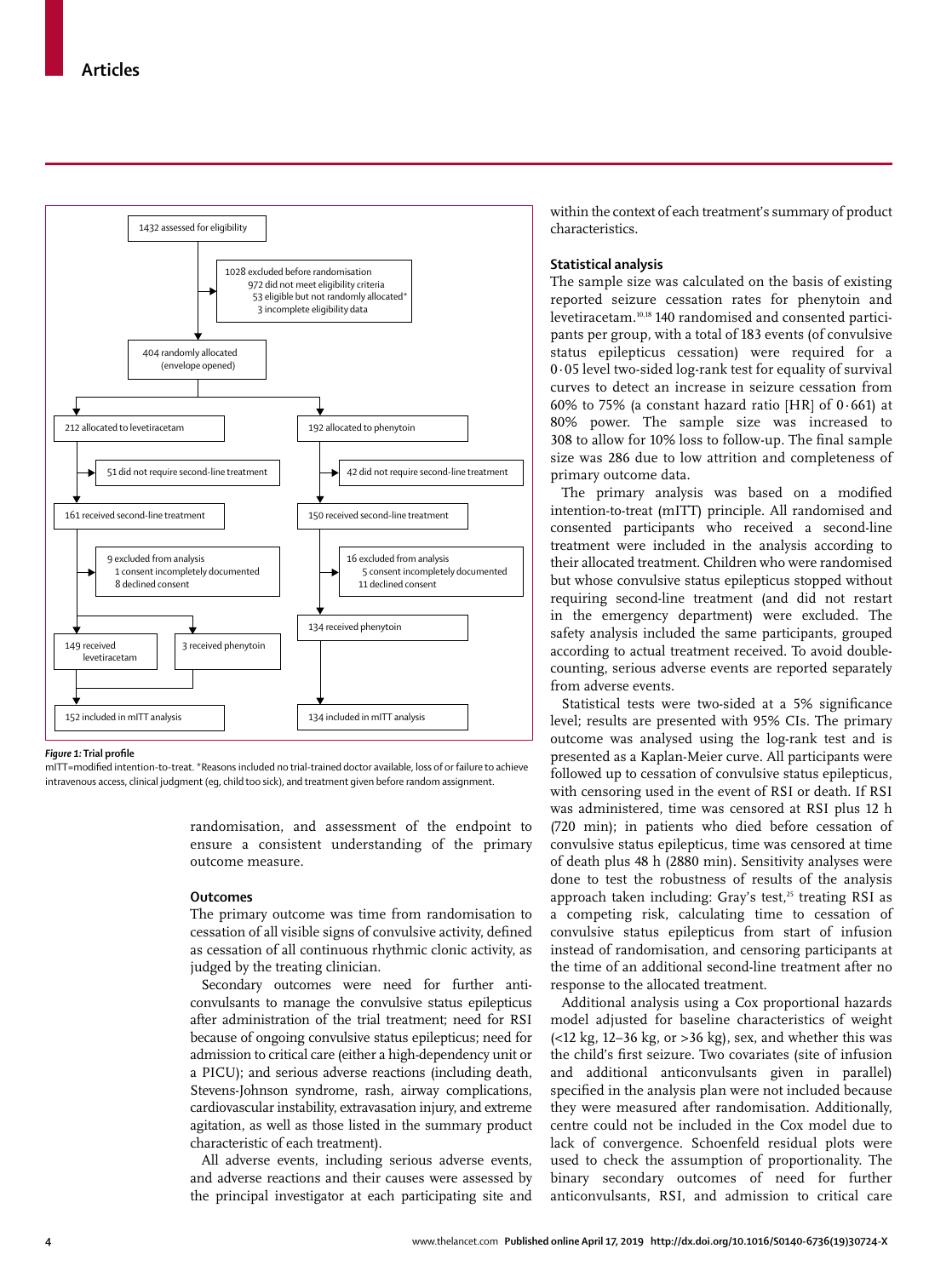|                                                                                                                                                                                                                                        | Levetiracetam<br>$(n=152)$ | Phenytoin<br>$(n=134)$ |  |  |  |
|----------------------------------------------------------------------------------------------------------------------------------------------------------------------------------------------------------------------------------------|----------------------------|------------------------|--|--|--|
| Sex                                                                                                                                                                                                                                    |                            |                        |  |  |  |
| Male                                                                                                                                                                                                                                   | 75 (49%)                   | 72 (54%)               |  |  |  |
| Female                                                                                                                                                                                                                                 | 77 (51%)                   | 62 (46%)               |  |  |  |
| Age                                                                                                                                                                                                                                    |                            |                        |  |  |  |
| 6 months to <2 years                                                                                                                                                                                                                   | 65 (43%)                   | 53 (40%)               |  |  |  |
| 2-11 years                                                                                                                                                                                                                             | 81 (53%)                   | 74 (55%)               |  |  |  |
| 12-17 years                                                                                                                                                                                                                            | 6(4%)                      | 7(5%)                  |  |  |  |
| Median (IQR), years                                                                                                                                                                                                                    | $2.7(1.3-5.9)$             | $2.7(1.6-5.6)$         |  |  |  |
| Range, years                                                                                                                                                                                                                           | $0.6 - 16.1$               | $0.6 - 17.9$           |  |  |  |
| Weight                                                                                                                                                                                                                                 |                            |                        |  |  |  |
| $<$ 12 $kg$                                                                                                                                                                                                                            | 52 (34%)                   | 42 (31%)               |  |  |  |
| 12-36 kg                                                                                                                                                                                                                               | 86 (57%)                   | 80 (60%)               |  |  |  |
| $>36$ kg                                                                                                                                                                                                                               | 14 (9%)                    | 12 (9%)                |  |  |  |
| Median (IQR)                                                                                                                                                                                                                           | $12.1(10.0-19.0)$          | $12.0(10.0-18.0)$      |  |  |  |
| Range                                                                                                                                                                                                                                  | $7.5 - 70.0$               | $6.0 - 66.0$           |  |  |  |
| Participant's first seizure                                                                                                                                                                                                            | 69 (45%)                   | 49 (37%)               |  |  |  |
| Presenting seizure type                                                                                                                                                                                                                |                            |                        |  |  |  |
| Generalised tonic-clonic                                                                                                                                                                                                               | 107 (70%)                  | 105 (78%)              |  |  |  |
| Generalised clonic                                                                                                                                                                                                                     | 12 (8%)                    | 7(5%)                  |  |  |  |
| Focal clonic                                                                                                                                                                                                                           | 33 (22%)                   | 22 (16%)               |  |  |  |
| Seizure cause*                                                                                                                                                                                                                         |                            |                        |  |  |  |
| Febrile convulsion                                                                                                                                                                                                                     | 63 (41%)                   | 58 (43%)               |  |  |  |
| Seizure (pre-existing epilepsy)                                                                                                                                                                                                        | 46 (30%)                   | 46 (34%)               |  |  |  |
| First afebrile seizure                                                                                                                                                                                                                 | 16 (11%)                   | 12 (9%)                |  |  |  |
| <b>CNS</b> infection                                                                                                                                                                                                                   | 6(4%)                      | 7(5%)                  |  |  |  |
| Intracranial vascular event<br>(bleed or stroke)                                                                                                                                                                                       | 2(1%)                      | 2(1%)                  |  |  |  |
| Traumatic brain injury                                                                                                                                                                                                                 | $\mathbf 0$                | 0                      |  |  |  |
| Substance misuse                                                                                                                                                                                                                       | $1(-1%)$                   | 0                      |  |  |  |
| Indeterminate                                                                                                                                                                                                                          | 10 (7%)                    | 7(5%)                  |  |  |  |
| Other                                                                                                                                                                                                                                  | 27 (18%)                   | 26 (19%)               |  |  |  |
| Maintenance antiepilepsy drugs at presentation*+                                                                                                                                                                                       |                            |                        |  |  |  |
| Levetiracetam                                                                                                                                                                                                                          | 29 (19%)                   | 26 (19%)               |  |  |  |
| Sodium valproate                                                                                                                                                                                                                       | 16 (11%)                   | 19 (14%)               |  |  |  |
| Carbamazepine                                                                                                                                                                                                                          | 12 (8%)                    | 10 (7%)                |  |  |  |
| Clobazam                                                                                                                                                                                                                               | 9(6%)                      | 9(7%)                  |  |  |  |
| Topiramate                                                                                                                                                                                                                             | 4(3%)                      | 8(6%)                  |  |  |  |
| Phenytoin                                                                                                                                                                                                                              | $\overline{0}$             | $1(-1%)$               |  |  |  |
| Other                                                                                                                                                                                                                                  | 11 (7%)                    | 18 (13%)               |  |  |  |
| Data are n (%), median (IQR), or range. *Categories not mutually exclusive.<br>†Includes participants with an established diagnosis of epilepsy who were reciving<br>antiepilepsy drugs at the time of random allocation to treatment. |                            |                        |  |  |  |

*Table 1:* **Baseline demographic and seizure characteristics**

were analysed using the  $\chi^2$  test and presented with relative risks. Logistic regression models were fitted as additional analyses to the primary  $\chi^2$  tests, with adjustments as per the Cox proportional hazards model. No adjustment was made for multiplicity for the secondary outcomes. Baseline categorical data and adverse event data are summarised using numbers and percentages, and continuous data are summarised as medians and IQRs.

|                                                                                                                                             | Levetiracetam<br>$(n=152)$ | Phenytoin<br>$(n=134)$ | Total<br>$(n=286)$ |  |  |
|---------------------------------------------------------------------------------------------------------------------------------------------|----------------------------|------------------------|--------------------|--|--|
| Patient given lower dose of trial treatment                                                                                                 | 8(5%)                      | 4(3%)                  | 12(4%)             |  |  |
| Patient given higher dose of trial treatment                                                                                                | 2(1%)                      | $1(-1%)$               | 3(1%)              |  |  |
| Dose administration shorter than expected                                                                                                   | $\mathbf{0}$               | $1(-1%)$               | $1(-1%)$           |  |  |
| Dose administration longer than expected                                                                                                    | 27 (18%)                   | 34 (25%)               | 61(21%)            |  |  |
| Treatment prematurely discontinued                                                                                                          | $\Omega$                   | 2(1%)                  | $2(-1%)$           |  |  |
| Unauthorised route of administration (intraosseous)                                                                                         | 6(4%)                      | $\Omega$               | 6(2%)              |  |  |
| Received initial second-line treatment other than that<br>allocated                                                                         | 3(2%)                      | $\Omega$               | $3 (-1%)$          |  |  |
| Received further second-line treatment*                                                                                                     | 22 (14%)                   | 13 (10%)               | 35 (12%)           |  |  |
| *Includes those who subsequently received the alternative trial treatment or an additional dose of the allocated<br>treatment, within 24 h. |                            |                        |                    |  |  |
| Table 2: Trial adherence                                                                                                                    |                            |                        |                    |  |  |

A post-hoc analysis was undertaken for the reasons underlying the further management of the presenting episode of convulsive status epilepticus, the assessment of which was done without knowledge of the allocated intervention

A detailed [statistical analysis plan](https://www.journalslibrary.nihr.ac.uk/programmes/hta/12127134/#) is available online. All analyses were done with SAS software, version 9.4. The trial was overseen by an independent data and safety monitoring committee (IDSMC), which made recommendations to a trial steering committee (TSC). The majority of the TSC were independent and remained masked to accumulating data until the end of the trial. The IDSMC and TSC met at least annually and were consulted before the decision to stop recruitment due to low attrition and completeness of data. The Haybittle-Peto approach was used by the IDSMC as a guide to consider stopping the trial within interim reports with 99·9% CIs. This trial is registered with ISRCTN, number ISRCTN22567894.

# **Role of the funding source**

The funder monitored trial progress and approved membership of the oversight committees (IDSMC and TSC). The funder had no role in trial design, data collection, data analysis, data interpretation, or writing of the report. The corresponding author had full access to all data in the trial and had final responsibility for the decision to submit for publication.

# **Results**

Between July 17, 2015, and April 7, 2018, 1432 children presented to participating emergency departments with convulsive status epilepticus. After exclusion of 1028 ineligible patients, 404 were randomly assigned (212 to levetiracetam and 192 to phenytoin). However, 93 patients did not require second-line treatment and 25 did not provide consent. Therefore, 286 randomised participants were treated, of whom 19 declined consent and six had incompletely documented consent, leaving 152 (53%) allocated to levetiracetam and 134 (47%) allocated to phenytoin in the mITT analysis (figure 1). Written consent

For the **statistical analysis plan**  see [https://www.journalslibrary.](https://www.journalslibrary.nihr.ac.uk/programmes/hta/12127134/#) [nihr.ac.uk/programmes/](https://www.journalslibrary.nihr.ac.uk/programmes/hta/12127134/#) [hta/12127134/#](https://www.journalslibrary.nihr.ac.uk/programmes/hta/12127134/#)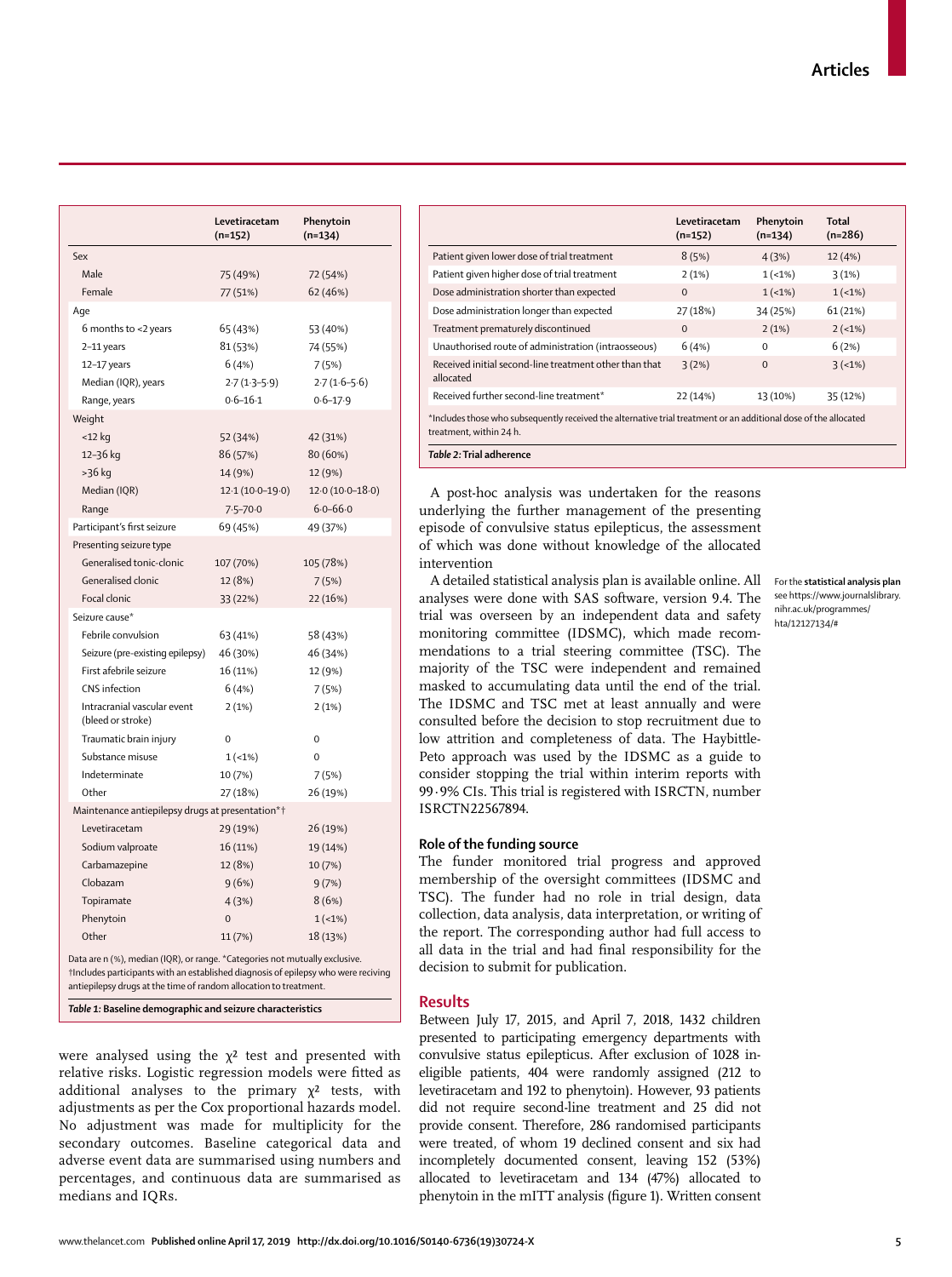

*Figure 2:* **Kaplan-Meier curve for time to seizure cessation**

|                                                                                          | Levetiracetam<br>$(n=152)$ | Phenytoin<br>$(n=134)$ | <b>Relative risk</b><br>(95% CI) | p value   |
|------------------------------------------------------------------------------------------|----------------------------|------------------------|----------------------------------|-----------|
| <b>Secondary outcomes</b>                                                                |                            |                        |                                  |           |
| Need for further anticonvulsants*                                                        | 57 (37.5%)                 | 50 (37.3%)             | $1.01(0.74 - 1.36)$              | 0.97      |
| Need for further anticonvulsants<br>for the presenting convulsive<br>status epilepticus† | 24 (15.8%)                 | 20 (14.9%)             | $1.06(0.61 - 1.83)$              | 0.84      |
| Need for further anticonvulsants<br>for a subsequent seizure (within<br>24 h)†‡          | 14 (9.2%)                  | 17(12.7%)              | $0.72(0.37 - 1.40)$              | 0.33      |
| RSI to terminate an ongoing seizure                                                      | 44 (30.0%)                 | 47 (35.1%)             | $0.83(0.59 - 1.16)$              | 0.27      |
| Admission to critical care                                                               | 97(63.8%)                  | 72 (53.7%)             | $1.19(0.97 - 1.45)$              | 0.08      |
| Serious adverse reaction                                                                 | $\Omega$                   | 2(1%)                  |                                  |           |
| 14-day follow-up                                                                         |                            |                        |                                  |           |
| Discharged from hospital                                                                 | 145 (95%)                  | 130 (97%)              |                                  |           |
| Readmitted to hospital                                                                   | 12 (8%)                    | 10(7%)                 |                                  | $\ddotsc$ |
| Patient died                                                                             | $1(-1%)$                   | $1(-1%)$               |                                  | $\ddotsc$ |
| Organ failure                                                                            | $1(-1%)$                   | $\Omega$               |                                  |           |

Data are n (%) or relative risk (95% CI). RSI=rapid sequence induction. \*Includes all instances of further anticonvulsant being given in following 24 h, including for the presenting seizure, subsequent seizures, or for prophylaxis. †Post-hoc analysis; assessment conducted without knowledge of the allocated intervention. ‡Excludes nine participants with unavailable data. §Two events in one participant, one of which was a suspected unexpected serious adverse reaction.

## *Table 3:* **Secondary outcomes and 14-day follow-up**

See **Online** for appendix

was obtained in 250 (87%), and the remaining 36 (13%) were included via the opt-out pathway. Baseline characteristics were similar between groups (table 1).

Convulsive status epilepticus was terminated by levetiracetam in 106 (70%) participants, and by phenytoin in 86 (64%) participants. Three patients allocated to the levetiracetam group received phenytoin (table 2). Median time from randomisation to start of infusion was 11 min (IQR 8–15) for levetiracetam and 12 min (8–17) for phenytoin. Infusion duration was longer than expected for 27 (18%) participants allocated to levetiracetam and 34 (25%) allocated to phenytoin. Two participants in the phenytoin group discontinued treatment early because of loss of intravenous access during drug administration (table 2).

Median time from randomisation to seizure cessation was 35 min (IQR 20 to not assessable) in the levetiracetam group and 45 min (IQR 24 to not assessable) in the phenytoin group (log-rank test  $p=0.20$ ; figure 2). Event times were censored for 46 (30%) participants in the levetiracetam group and 48 (36%) in the phenytoin group who received RSI for any reason before seizure cessation. The unadjusted HR was 1·20 (95% CI 0·91–1·60;  $p=0.20$ ) in favour of levetiracetam. The Schoenfeld residuals for the unadjusted model  $(p=0.72)$  indicated the independency of time and the validity of the proportionality assumption. The Schoenfeld residuals for the adjusted model indicated that the assumption of proportionality for weight was not met ( $p=0.05$ , p value range from 0·27 to 0·71 for other variables; appendix). The proportionality assumption within each weight subgroup  $\left($  < 12 kg, 12–36 kg, or > 36 kg) was supported by the Schoenfeld residuals. Direction of treatment effect was consistent across subgroups, confidence intervals were wide, and results were not significant (appendix). The treatment effect was increased for children in the over 36 kg subgroup; however, numbers within this group are small and the treatment effect was not significant (appendix). Sensitivity analyses undertaken on the primary outcome confirmed the robustness of the results (appendix).

57 (38%) participants in the levetiracetam group and 50 (37%) in the phenytoin group received additional anticonvulsants (relative risk [RR] 1·01 [95% CI 0·74–1·36]; p=0·97; table 3). Results were similar in a post-hoc analysis restricted to further management for the presenting episode of convulsive status epilepticus. 44 (29%) participants in the levetiracetam group and 47 (35%) in the phenytoin group were given an RSI due to ongoing convulsive status epilepticus (RR 0·83 [95% CI 0·59–1·16];  $p=0.27$ ; table 3). 97 (64%) participants in the levetiracetam group and 72 (54%) in the phenytoin group were admitted to critical care (RR 1·19 [95% CI 0·97–1·45]; p=0·08).

132 participants received levetiracetam only and 130 received phenytoin only. The remaining 24 participants received both treatments sequentially; 17 received levetiracetam followed by phenytoin, and seven received phenytoin followed by levetiracetam.

20 adverse events were reported in 16 participants receiving levetiracetam, 23 adverse events were reported in 18 participants receiving phenytoin, and eight adverse events were reported in four participants receiving both treatments. Each individual adverse event had a prevalence of less than 10% (table 4). The most common adverse event was agitation, which occurred in 11 (8%) who received levetiracetam and in four (3%) who received phenytoin (table 4).

Only five serious adverse events were observed (three in two participants receiving phenytoin, one in a participant receiving levetiracetam, and one in a participant who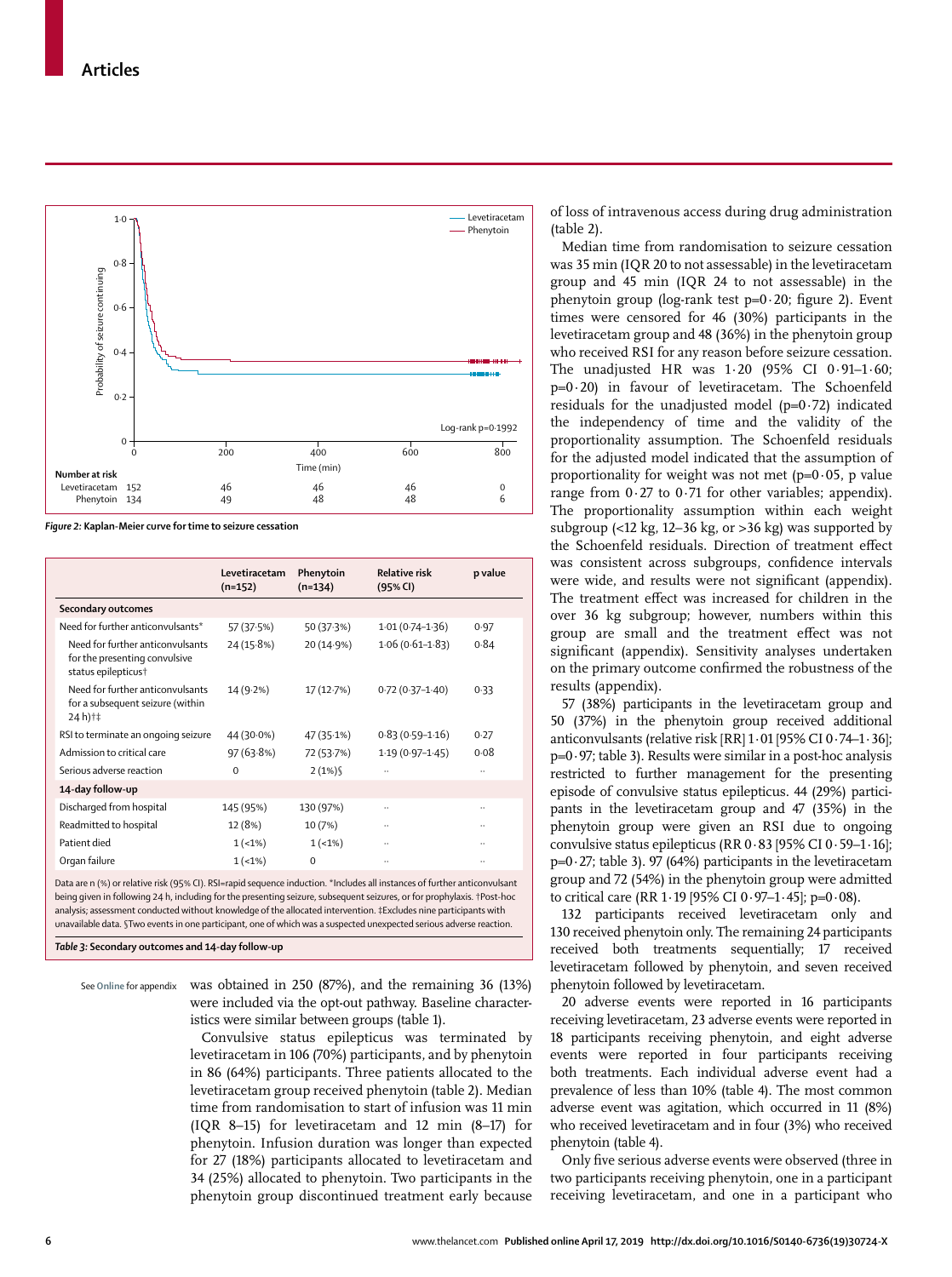received both interventions) Four of these resolved; the remaining serious adverse event occurred in a participant who died as a result of catastrophic cerebral oedema unrelated to either treatment (this participant received levetiracetam followed by phenytoin). Two of the serious adverse events were assessed as being related to treatment. One was a case of hypotension considered to be immediately life-threatening, which was classed as a serious adverse reaction, and the other was a case of increased focal seizures and decreased consciousness considered to be medically significant, which was classed as a suspected unexpected serious adverse reaction. Both occurred in the same participant, who was allocated to, and received phenytoin. The remaining serious adverse event occurred in a levetiracetam-treated participant who had a cardiorespiratory arrest due to an obstructed endotracheal tube, which was considered unrelated to treatment.

# **Discussion**

In this open-label, multicentre trial, we did not detect a significant difference between phenytoin and levetiracetam in the second-line treatment of paediatric convulsive status epilepticus for any outcome, including time to seizure cessation. To our knowledge, this trial is the largest randomised clinical trial to date to compare levetiracetam with phenytoin for treatment of paediatric convulsive status epilepticus that was unresponsive to first-line treatment.

Convulsive status epilepticus cessation rates for levetiracetam (70%) and phenytoin (64%) in our trial were broadly similar to those previously reported in observational and retrospective studies in adult patients.<sup>10,16</sup> Cessation rates as high as 85–95% have been reported, but these studies have significant heterogeneity in design and outcomes.11,26 One randomised clinical trial undertaken in adults with convulsive status epilepticus compared the efficacy of intravenous phenytoin (20 mg/kg), valproate (30 mg/kg), and levetiracetam (25 mg/kg) in 150 patients unresponsive to intravenous lorazepam.<sup>17</sup> Convulsive status epilepticus stopped in 34 (68%) patients treated with phenytoin, 34 (68%) treated with valproate, and 39 (78%) treated with levetiracetam  $(p=0.44)$ . A recent paediatric randomised clinical trial evaluated 100 children aged 3–12 years receiving levetiracetam (30 mg/kg) or phenytoin (20 mg/kg) if their convulsive status epilepticus continued after one dose of intravenous diazepam.<sup>11</sup> Efficacy was high and almost identical in both groups. A lower diastolic blood pressure was recorded in phenytoin-treated patients. However, it is difficult to translate these findings to clinical practice because of the trial's design, including many exclusion criteria and the primary outcome of absence of seizure activity within 24 h, which is not a clinically practical outcome.<sup>11</sup> In UK practice, management of paediatric convulsive status epilepticus follows the APLS algorithm, which is applicable to the vast majority of children presenting to emergency departments.7 Our study

|                                        | Levetiracetam<br>$(n=132)$ |                | Phenytoin<br>$(n=130)$ |              | <b>Both drugs</b><br>$(n=24)$ |              | Total<br>$(n=286)$ |          |
|----------------------------------------|----------------------------|----------------|------------------------|--------------|-------------------------------|--------------|--------------------|----------|
|                                        | Events                     | Patients       | Events                 | Patients     | Events                        | Patients     | Events             | Patients |
| Any adverse event                      | 20                         | 16 (12%)       | 23                     | 18 (14%)     | 8                             | 4(17%)       | 51                 | 38 (13%) |
| Agitation                              | 11                         | 11 (8%)        | $\overline{4}$         | 4(3%)        | $\mathbf 0$                   | $\mathbf 0$  | 15                 | 15 (5%)  |
| Hypotension                            | $\overline{2}$             | 2(2%)          | 3                      | 3(2%)        | $\mathbf{1}$                  | 1(4% )       | 6                  | 6(2%)    |
| Catheter site related                  | $\mathbf{1}$               | $1(-1%)$       | $\mathbf{1}$           | $1(-1%)$     | 3                             | 2(8%)        | 5                  | 4(1%)    |
| Extravasation                          | $\Omega$                   | $\overline{0}$ | $\overline{4}$         | 4(3%)        | $\mathbf{1}$                  | 1(4%)        | 5                  | 5(2%)    |
| Tachycardia                            | $\mathbf{1}$               | $1(-1%)$       | 3                      | 3(2%)        | $\mathbf{1}$                  | 1(4%         | 5                  | 5(2%)    |
| Rash                                   | $\overline{2}$             | 2(2%)          | $\mathbf{1}$           | $1(-1%)$     | $\mathbf 0$                   | $\mathbf{O}$ | 3                  | 3(1%)    |
| Hypertension                           | $\Omega$                   | $\Omega$       | $\overline{2}$         | 2(2%)        | $\mathbf 0$                   | $\mathbf 0$  | $\overline{2}$     | $2(-1%)$ |
| Reaction to ceftriaxone                | $\mathbf{0}$               | $\mathbf 0$    | $\mathbf 0$            | $\mathbf{O}$ | $\mathbf{1}$                  | 1(4% )       | $\mathbf{1}$       | $1(-1%)$ |
| Confusion                              | $\mathbf{1}$               | $1(-1%)$       | $\mathbf 0$            | $\mathbf 0$  | $\mathbf 0$                   | $\mathbf 0$  | $\mathbf{1}$       | $1(-1%)$ |
| Decreased<br>consciousness             | $\Omega$                   | $\Omega$       | $\mathbf{1}$           | $1(-1%)$     | $\mathbf{0}$                  | $\mathbf{0}$ | $\mathbf{1}$       | $1(-1%)$ |
| Hallucination                          | $\mathbf{1}$               | $1(-1%)$       | $\mathbf 0$            | $\mathbf 0$  | $\mathbf 0$                   | $\mathbf 0$  | $\mathbf{1}$       | $1(-1%)$ |
| Infusion site erythema                 | $\mathbf{0}$               | $\Omega$       | $\mathbf{1}$           | $1(-1%)$     | $\mathbf{0}$                  | $\mathbf{O}$ | $\mathbf{1}$       | $1(-1%)$ |
| Mechanical ventilation<br>complication | $\mathbf 0$                | $\mathbf 0$    | 1                      | $1(-1%)$     | $\mathbf 0$                   | $\mathbf 0$  | $\mathbf{1}$       | $1(-1%)$ |
| Pallor                                 | $\mathbf{O}$               | $\mathbf 0$    | $\mathbf{1}$           | $1(-1%)$     | $\mathbf{O}$                  | $\mathbf{O}$ | $\mathbf{1}$       | $1(-1%)$ |
| Stridor                                | $\Omega$                   | $\Omega$       | $\mathbf 0$            | 0            | $\mathbf{1}$                  | 1(4% )       | $\mathbf{1}$       | $1(-1%)$ |
| Vomiting                               | $\Omega$                   | $\overline{0}$ | $\mathbf{1}$           | $1(-1%)$     | $\mathbf{0}$                  | $\mathbf{O}$ | $\mathbf{1}$       | $1(-1%)$ |
| Wheezing                               | $\mathbf{1}$               | $1(-1%)$       | 0                      | 0            | $\mathbf 0$                   | 0            | $\mathbf{1}$       | $1(-1%)$ |
| Table 4: Adverse events                |                            |                |                        |              |                               |              |                    |          |

design therefore used eligibility criteria that were as inclusive as possible, and followed a treatment pathway that reflected clinical practice.

We did not detect a significant difference between levetiracetam and phenytoin in time to cessation of convulsive status epilepticus. We used a superiority design for three reasons: reported convulsive status epilepticus cessation rates for each drug suggested that levetiracetam would be more effective than phenytoin; no randomised clinical trial data comparing the efficacy of either treatment to placebo were available; and levetiracetam has a shorter infusion time (5 min *vs* at least 20 min for phenytoin). We selected time from randomisation and instructed sites to undertake randomisation at the latest possible point that would allow reconstitution of the allocated treatment to provide scientific and clinical rigour. Because the median time to commencement of infusion exceeded 10 min in each group, we also undertook a sensitivity analysis using time to cessation from commencement of infusion, which supported the findings of our primary analysis.

Progression to RSI in convulsive status epilepticus can be required for one or a combination of reasons, including continuing convulsive status epilepticus, respiratory depression, clinical deterioration, or to stabilise the patient for transfer or to safely undertake investigations. However, RSI abolishes visible convulsive status epilepticus activity, and might therefore prevent assessment of seizure cessation directly related to trial treatment. Participants were therefore censored if they progressed to RSI, but the censoring time was increased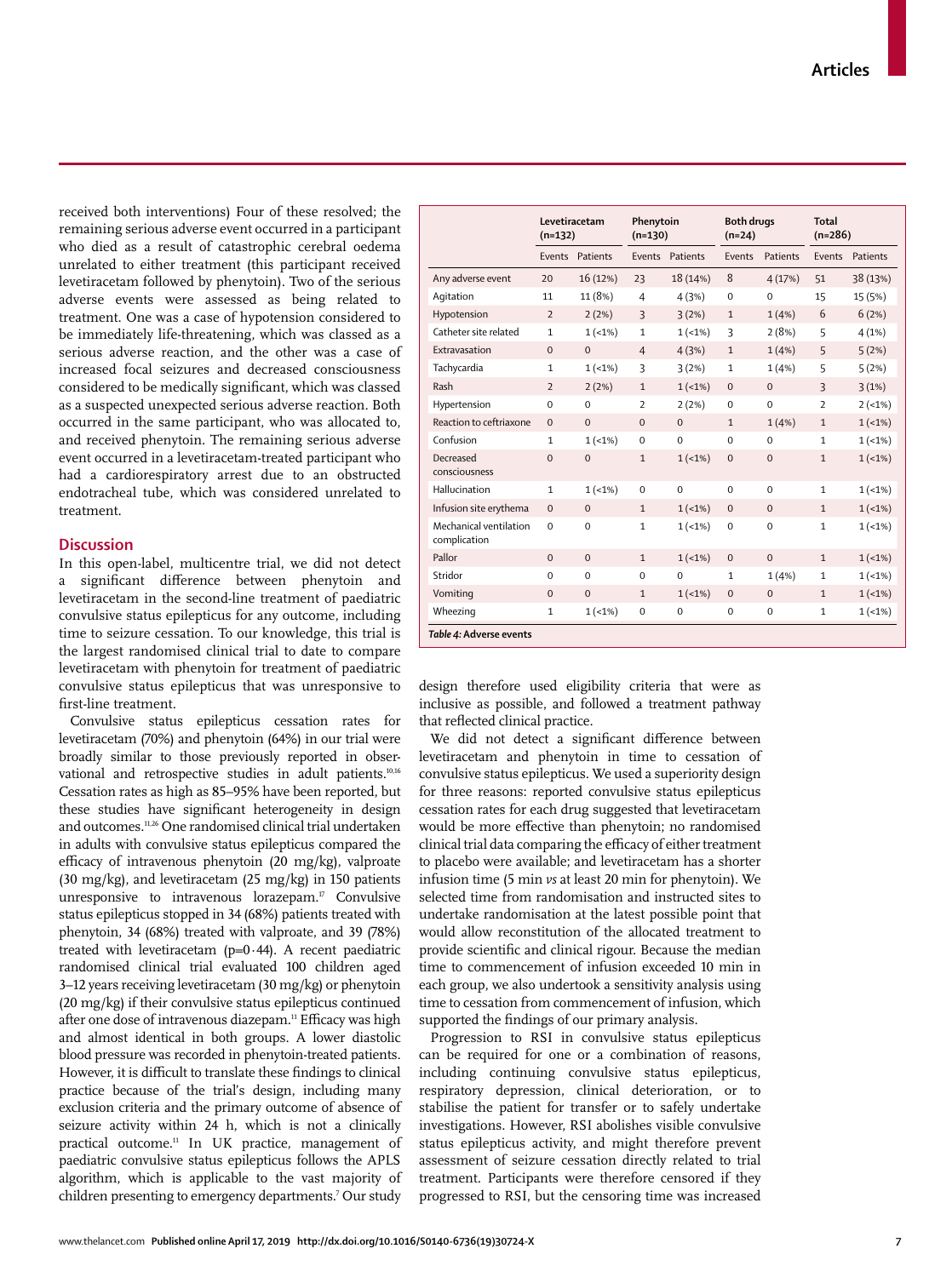to allow for this to be a negative and potentially informative outcome. Increasing censoring time might have artificially inflated the time to cessation of convulsive status epilepticus. However, sensitivity analyses in which patients were censored at the time of RSI (and in which RSI was defined as a competing risk) did not change our findings.

Observed safety profiles were similar between treatment groups. Because of their relative infrequency in relation to the trial population size, together with good clinical management in participating sites, low rates of serious adverse events or reactions were observed. However, hypotension, cardiac arrhythmias, and severe extravasation injuries are well recognised adverse effects of phenytoin; rarely, the cardiovascular effects might be fatal.<sup>12-14</sup> Levetiracetam was well tolerated when administered over 5 min, a more rapid rate than previously reported.16,17,27 Agitation was the most common adverse event in the levetiracetam group, as reported previously.<sup>15</sup> There were no new or unexpected serious adverse reactions with levetiracetam. Sedation, somnolence, and dizziness are rare side-effects of levetiracetam in adults, but these rare side-effects might in part be due to use of benzodiazepines or craniotomy in the study population.18,28 Anxiety has also been reported in adults but was not reported as an adverse event or reaction in this or other paediatric studies. However, anxiety might be similar to the agitation that was seen and reported in EcLiPSE. Because 90% of our study population was younger than 10 years (and 41% aged 2 years or under), anxiety might be difficult, if not impossible, for them or their carers to descibe, instead using the terms agitated or irritable.

The EcLiPSE trial is unique for many reasons. To our knowledge, it is the first adequately powered randomised clinical trial to compare the efficacy and safety of two anticonvulsants for second-line treatment of convulsive status epilepticus. Second, it is an adequately powered randomised clinical trial to evaluate phenytoin as a second-line treatment for convulsive status epilepticus, despite this drug being used as the first-choice secondline treatment for more than 50 years. Third, we incorporated a nested consent study that evaluated the process of research without prior consent in a paediatric emergency medicine trial.<sup>22–24</sup> Finally, this was the first multicentre randomised clinical trial to be supported by, and delivered across, the PERUKI collaborative.<sup>20</sup>

This trial has several strengths. First, it evaluated a specific step (second-line treatment) in a commonly used UK clinical algorithm for the management of paediatric convulsive status epilepticus.7 A similar trial assessing the first-line, non-intravenous treatment of convulsive status epilepticus in the same algorithm led to a change in national clinical practice.<sup>29</sup> Second, this trial showed that research without prior consent is acceptable and successful, with 385 (95%) of 404 randomised participants providing consent; in those who were randomised and treated, 286 (92%) of 311 provided consent. Research

without prior consent is essential for the successful delivery of trials in paediatric emergency care. The high consent rate mirrors that found in a previous trial of firstline management of convulsive status epilepticus (consent rate  $97\%$ ),<sup>29</sup> and in a pilot randomised clinical trial that compared fluid boluses in shock (consent rate 100%).30 Third, this was a pragmatic trial, and recorded only key primary and secondary outcomes in the resuscitation room. This approach, supported by focused data-collection materials and simple allocation and enrolment methods, facilitated successful delivery of the study across all sites, as shown by low numbers of missed patients, high protocol adherence, and accurate data capture for key outcomes. Finally, the trial was conducted in emergency departments from secondary and tertiary care centres throughout PERUKI, increasing the generalisability of our findings, and facilitating rapid dissemination and knowledge translation.

This trial has some limitations. First, it was open-label. A double-blind design was considered too complex for most participating sites (partly because of the substantially different infusion rates of the two drugs) and in the context of the life-threatening nature of convulsive status epilepticus. Second, assessment of cessation of all signs of continuous, rhythmic clonic activity (rather using than fixed timepoints to assess cessation of convulsive status epilepticus) was probably subjective. Clearly, these two limitations might collectively increase the risk of bias. However, continual assessment of a child's condition reflects real-life clinical practice in a dynamic situation, in which clinicians constantly evaluate and prepare for the next step in the treatment algorithm. Site training included a simulated demonstration of the endpoint to ensure an understanding of the key outcome measure for the trial. It would not have been feasible or pragmatic for each participant to undergo a video recording or an electroencephalogram (EEG) to determine the time of convulsive status epilepticus cessation more precisely. Without EEGs, it is not possible to state definitively whether any patients developed non-convulsive status epilepticus. However, treatment algorithms for nonconvulsive status epilepticus would follow the same flow as for convulsive status epilepticus, and there was no difference between treatment groups in the number of additional anticonvulsants given after trial treatment. Third, the timing of randomisation meant that convulsive status epilepticus terminated before administration of trial treatment in many cases; however, this affected both treatment groups equally, and was essential to maintain high standards of clinical care and to avoid treatment delays. Finally, we included safety measures as key secondary outcomes because of previous reports of harm. However, this trial was not powered to show a difference in the number of serious adverse reactions (a secondary outcome) between treatment groups.

Other treatment-related factors might be relevant to the interpretation of our findings. These include the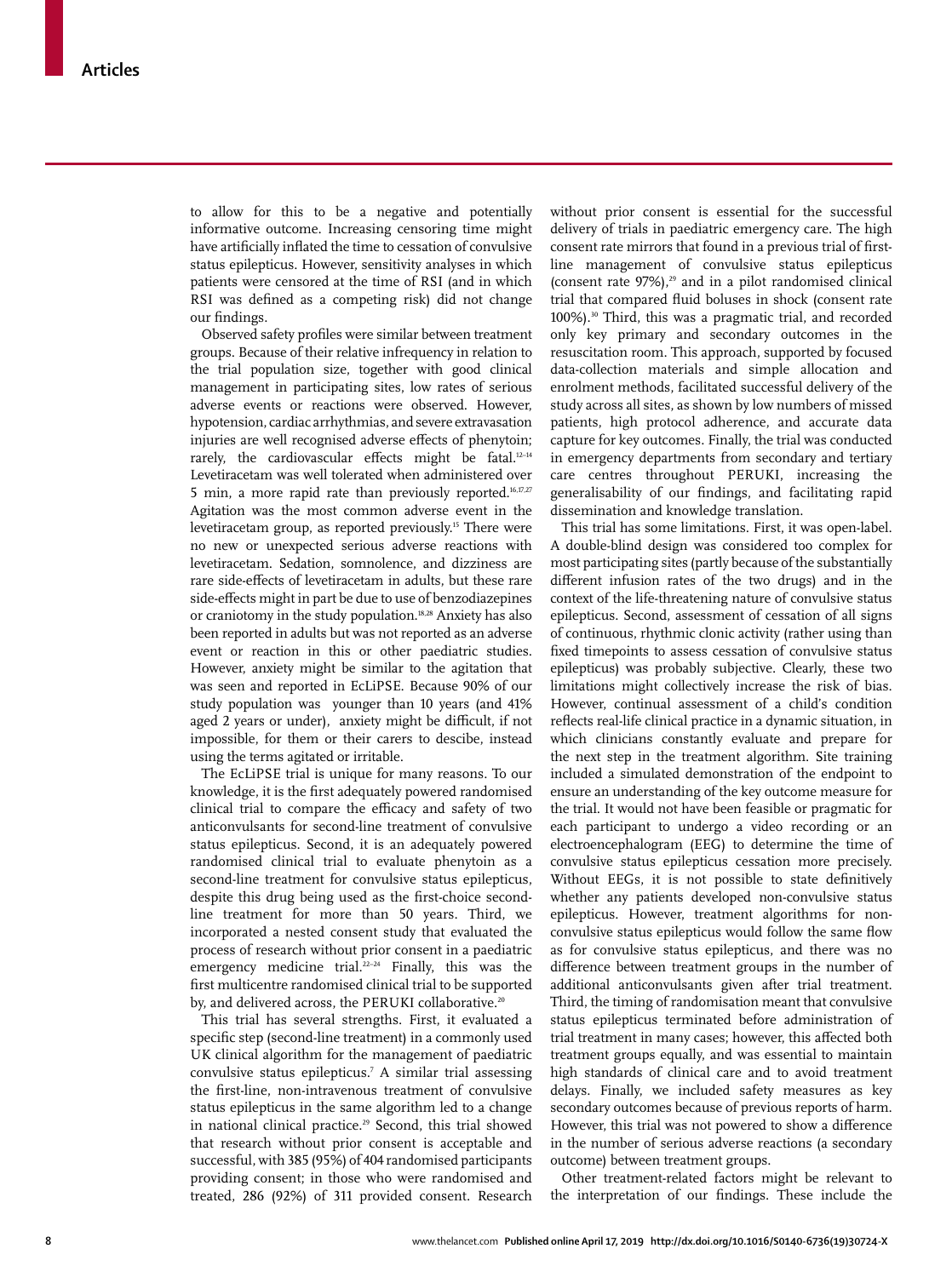widespread use of levetiracetam as maintenance therapy for many childhood epilepsies because of its broad-spectrum activity and safety profile. In the EcLiPSE trial participants, levetiracetam was the most commonly used oral antiepilepsy drug at the time of presentation. Anecdotally, clinicians are reluctant to give a loading dose of phenytoin to children in convulsive status epilepticus who are on oral maintenance phenytoin because of potential cardiovascular toxicity. There seemed to be no similar concerns for levetiracetam, and no increase in adverse events was observed when giving 40 mg/kg to children already receiving maintenance levetiracetam. A substantial minority of children who present in convulsive status epilepticus for the first time are subsequently commenced on maintenance therapy. Levetiracetam is more likely than phenytoin to be used as maintenance therapy because of phenytoin's adverse event profile and complex pharmacokinetics. One observational study in adults showed that 8% of patients treated with intravenous fosphenytoin for convulsive status epilepticus were subsequently commenced on oral phenytoin, whereas 78% of those treated with intravenous levetiracetam were subsequently commenced on oral levetiracetam.<sup>26</sup> Ease of drug preparation and administration is also a factor in the management of convulsive status epilepticus. Throughout the EcLiPSE trial, levetiracetam was reported by clinical teams in the participating centres to be easier to prepare and administer than phenytoin because of the calculations performed in reconstituting phenytoin, the number of vials required, and procedures needed for its administration; these observations are supported by the scientific literature.<sup>14,18,28</sup>

Strategies for management of convulsive status epilepticus are evolving. This includes the increasing use of two or more second-line treatments before progression to RSI, in preference to the traditional practice of immediate progression to RSI after failure of a single second-line treatment. 24 participants in the EcLiPSE trial received both second-line treatments sequentially. Of whom, 17 were randomly assigned to and received levetiracetam first. This could reflect an acceptability issue of a second second-line treatment being conditional on the amount of time lapsed. Clinicians might consider the risks of RSI to be greater than the risks of administration and assessment of an additional second-line treatment. However, the administration of two second-line treatments might substantially delay the use of RSI, which could be detrimental to the child and contribute to neurological and cognitive impairment. The shorter administration time of levetiracetam (by contrast with 20 min or more for phenytoin) could make it an appealing first-choice secondline treatment. Finally, intravenous levetiracetam has been shown to be as effective (76%) as intravenous lorazepam (the current first-choice first-line treatment for convulsive status epilepticus) in terminating convulsive status epilepticus in adults, $z^{\prime\prime}$  which might justify further study.

superior to phenytoin in cessation rate of convulsive status epilepticus, the time taken to terminate convulsive status epilepticus, or adverse reactions and events. However, the results, together with previously reported safety profiles and relative ease of administration of levetiracetam, suggest that it could be an appropriate alternative to phenytoin as the first-choice anticonvulsant for second-line treatment of paediatric convulsive status epilepticus.

### **Contributors**

REA devised the trial concept, and was the grant holder and chief investigator. REA, CG, MDL, AI, SM, KW, HH, and JN secured the trial grant. REA, CG, MDL, AI, and SM designed the clinical trial and KW designed the consent study. JN, EDL, and SP contributed to the trial design, provided materials, and provided nursing leadership to participating sites. MDL was the PERUKI lead for the trial. CG was the statistical lead and NEAR did the statistical analysis. KW led the consent study and LR conducted the research. HH and AH provided trial management, and PT provided data management. VE provided patient and public involvement. MDL wrote the first draft of the manuscript with input from RA and CG. All authors reviewed and agreed the final manuscript.

## **Paediatric Emergency Research in the United Kingdom & Ireland (PERUKI) collaborative**

*Participating sites and investigators:* Matthew Pereira, Susie Hardwick (Addenbrookes Hospital, Cambridge University NHS Trust, Cambridge, UK); Shrouk Messahel, Joanne Noblet, Elizabeth D Lee, Rachel Greenwood-Bibby (Alder Hey Children's Hospital NHS Foundation Trust, Liverpool, UK). Mark Buchanan, Sharon Hughes, Lucy Lewis (Arrowe Park Hospital, Wirral University Hospital NHS Trust, Liverpool, UK); Stuart Hartshorn, Louise Rogers, Juliet Hopkins (Birmingham Children's Hospital, UK); Mark D Lyttle, Daphin Fernandez, Sarah Potter, Holly R Lavigne-Smith, Phoebe Moulsdale, Alice Smith, Tracey Bingham (Bristol Royal Hospital for Children, UK); James Ross, Natasha Ramsey, Jo Hacking (Chelsea and Westminster NHS Foundation Trust, London, UK); Niall Mullen, Paul P Corrigan, Sarah Prudhoe (City Hospitals Sunderland NHS Foundation Trust, Sunderland, UK); Hani Faza, Gisela Robinson, Rachel C Sunley, Coral J Smith, Vanessa Unsworth (Derbyshire Children's Hospital, Derby, UK); John Criddle, Martin Laque, Alyce B Sheedy (Evelina London Children's Hospital, London, UK); Mark Anderson, Kirsty Devine, Kathryn Bell (Great North Children's Hospital, Newcastle upon Tyne, UK); Alex Scott, Ramesh Kumar, Sonia Armstrong (James Cook University Hospital, Middlesbrough, UK); Emer Sutherland, Fleur Cantle, Sinead Helyar, Paul Riozzi, Hannah Cotton (King's College Hospital, London, UK); Alice J Downes, Helen Mollard (Leeds General Infirmary, Leeds, UK); Damian Roland, Felix Hay (Leicester Hospitals, Leicester, UK); Chris Gough, Sonya Finucane (Nottingham University Hospitals NHS Trust, Nottingham, UK); Catherine Bevan, Rebecca Ramsay, Emily Walton (Royal Alexandra Children's Hospital, Brighton, UK); Julie-Ann Maney, Elizabeth Dalzell, Muriel Millar (Royal Belfast Hospital for Sick Children, Belfast, UK); Rachel J Howells, Andy Appelboam, Jennie Small, Daisy Mackle (Royal Devon and Exeter NHS Foundation Trust, Exeter, UK); Vince Choudhery, Stewart MacLeod, Ashleigh Neil (Royal Hospital for Children, Glasgow, UK); Jen Browning, Thom O'Neill, Julia Grahamslaw (Royal Hospital for Sick Children, Edinburgh, UK); Ami Parikh, Imogen Skene, Rhys Thomas (Royal London Hospital, London, UK); Katherine Potier de la Morandiere, Jill L Wilson, Donna Danziger (Royal Manchester Children's Hospital, Manchester, UK); Derek Burke, Shammi Ramlakhan, Jayne Evans, Julie Morcombe, Stuart Gormley (Sheffield Children's Hospital NHS Foundation Trust, Sheffield, UK); Jason M Barling, Katrina Cathie, Jane Bayreuther, Ruth Ensom (Southampton Children's Hospital, Southampton, UK); Yasser Iqbal, Sarah Rounding (St George's University Hospitals NHS Foundation Trust, London, UK); Joanne Mulligan, Claire Bell, Shona McLellan, Shona Leighton (University Hospital, Crosshouse, Kilmarnock, UK); Tina Sajjanhar,

The EcLiPSE trial did not show that levetiracetam was